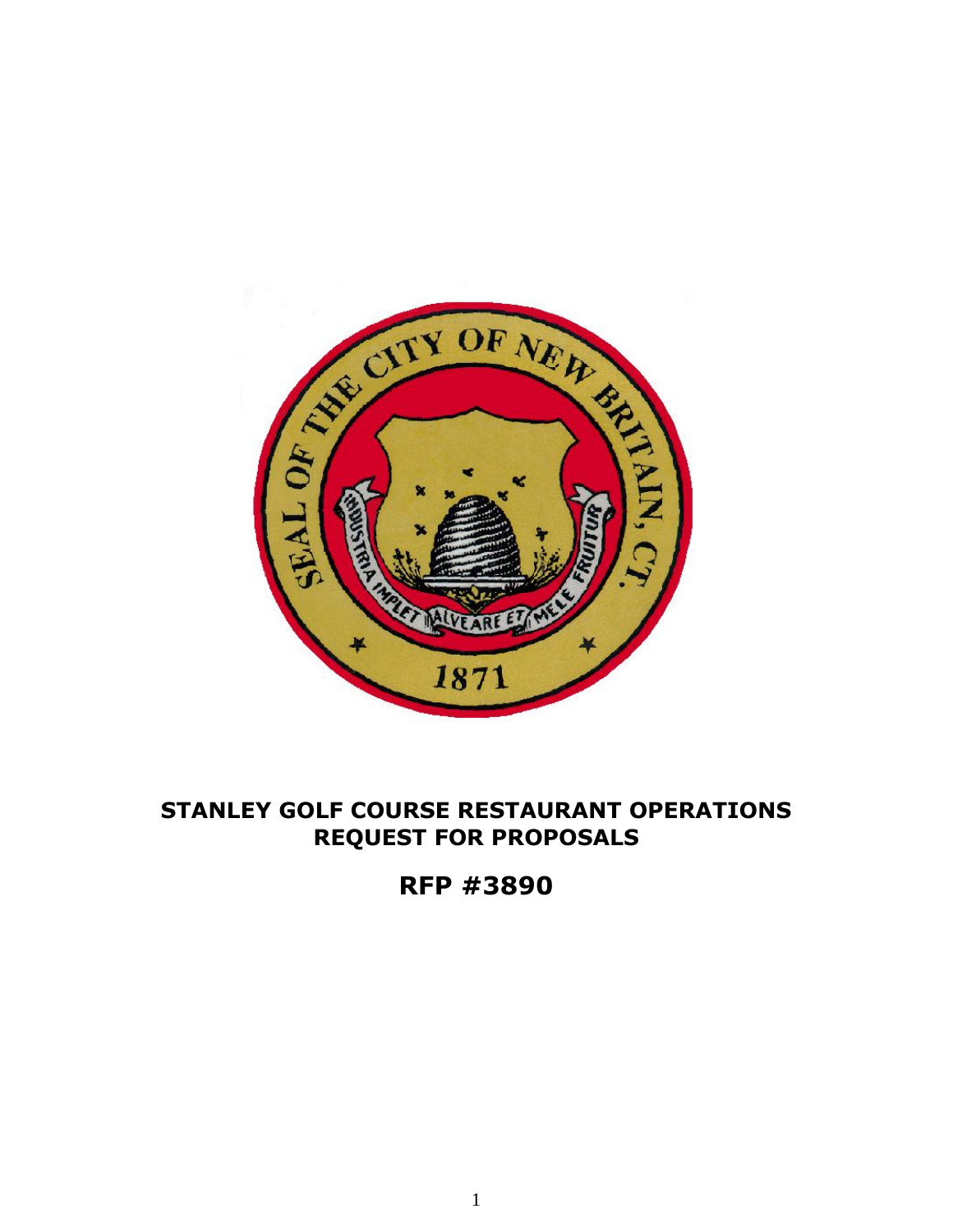The City of New Britain Parks, Recreation and Community Service Department, through the City's Purchasing Agent, is inviting sealed proposals for the operation of the restaurant, snack bar, and mobile food concessions at Stanley Municipal Golf Course. The term of the lease at Stanley Golf Course is the five-year period beginning January 1, 2017 and ending December 31, 2021 with an option to renew up to an additional five years upon mutual agreement of the City OF New Britain called the LESSOR and LESSEE with financial terms subject to negotiation for the option years. Payment to the City shall be made monthly.

Proposals will be received until **11:00 a.m**. **September 27, 2016** in the office of the Purchasing Agent Room 401, City Hall, 27 West Main Street, New Britain, CT 06051. To be considered, sealed proposals must be submitted in triplicate; the envelope should be clearly marked on the outside "Proposal for Golf Course Restaurant/Concessions, RFP No. 3890, Due September 27*,*  2016 11:00 a.m." The City of New Britain reserves the right to reject any or all proposals submitted, as may be in the City's best interest. Submitted proposals will be evaluated by the New Britain Parks, Recreation and Community Service Department's Director and the Purchasing Agent.

During the evaluation process, the City of New Britain reserves the right, where it may serve the City's best interest, to request additional information or clarifications from the proposer. At the discretion of the City of New Britain, firms submitting proposals may be requested to make oral presentations as part of the evaluation process. **The City of New Britain will evaluate the highest responsible bidder.**

**A pre-RFP walk-through will be held August 24, 2016 at 8:30AM.** Prospective. proposers are to meet at the Golf Course restaurant located at 245 Hartford Road, New Britain, CT. **No other requests for site visits will be granted**

The City of New Britain reserves the right to retain all proposals submitted and to use any ideas in a proposal regardless of whether that proposal is selected. Submission of a proposal indicates acceptance by the firm of the conditions contained in this request for proposals, unless clearly and specifically noted in the proposal submitted and confirmed in the contract between the City of New Britain and the firm selected.

Questions regarding this request for proposal should be directed to:

Erik Barbieri Director of Parks, Recreation and Community Services City of New Britain 27 West Main St. New Britain, CT 06051 (860) 826-3453 Erik.Barbieri@newbritainct.gov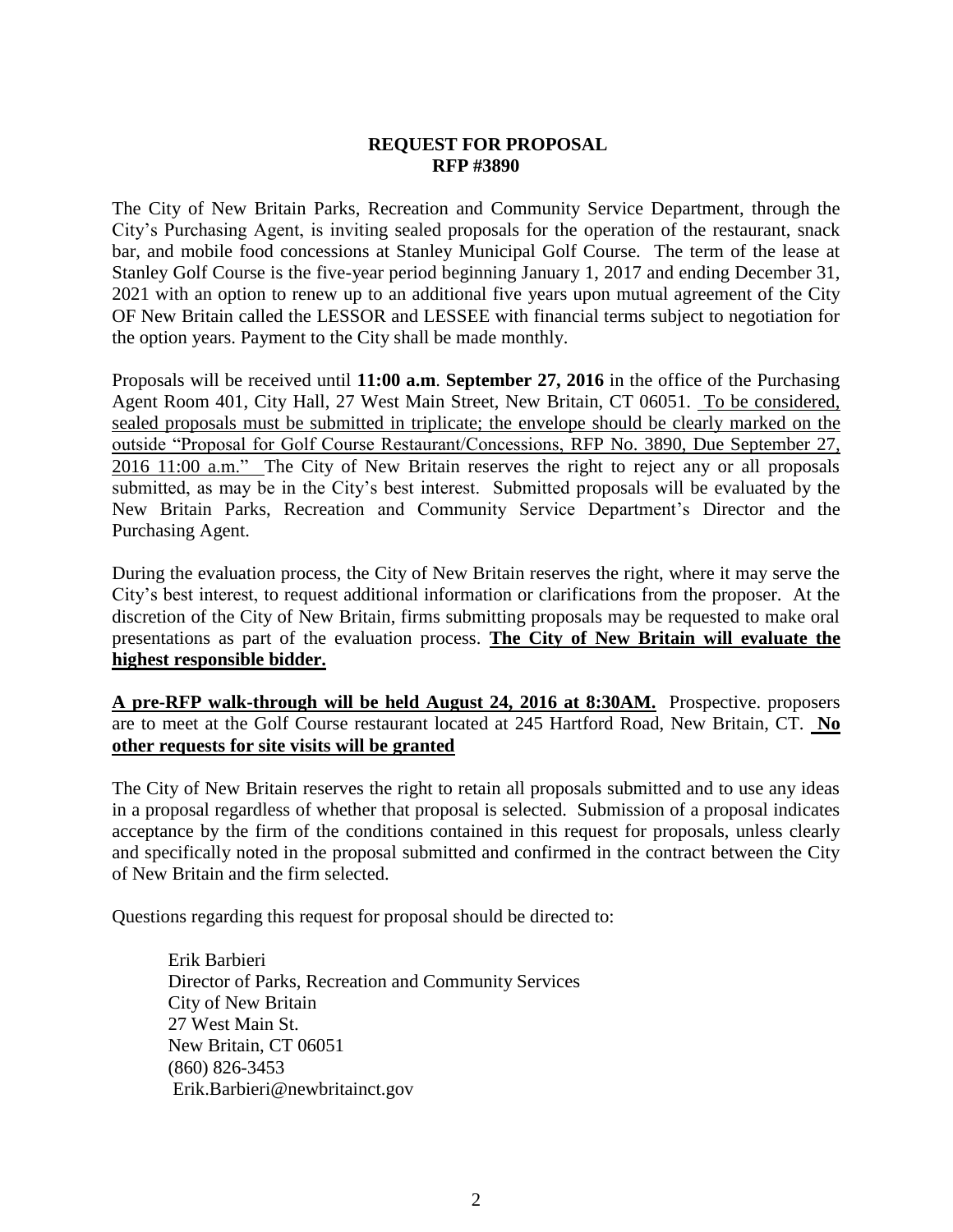Questions regarding the bid/purchasing/contract process should be directed to:

Jack Pieper Purchasing Agent City of New Britain 27 West Main Street New Britain, CT 06051 (860) 826-3402 jpieper@newbritainct.gov

Any and all questions are to be submitted in writing 14 days prior to bid opening.

## **ADDENDA TO REQUEST FOR PROPOSALS**

If any addenda are issued on this request for proposals, a good faith attempt will be made to forward a copy to each of those firms who, according to the records of the Purchasing Department, have previously received a copy of this request. However, it shall be the sole responsibility of those offering proposals to contact the Office of the Purchasing Agent prior to submitting their proposals to determine whether any addenda have been issued. Any addenda issued are to be acknowledged in proposal of prospective lessee.

## **SELECTION CRITERIA**

- \* Amount bid as monthly rent
- \* Financial capability
- \* Food service management experience
- \* Credit references
- \* Personal references
- \* Variety of services offered
- \* Demonstrated ability to offer the public a high level of service
- *\** Capitol improvements
- \*<br>Added value
- Plans for Snack Bar Service/Hours/Food and Beverage Cart

## **INSURANCE REQUIREMENTS AND INDEMNIFICATION**

Proposers' attention is directed to the insurance requirements that follow. It is highly recommended that proposers confer with their respective insurance carriers/agents/brokers to determine in advance of proposal submission the availability of insurance coverages, endorsements and certificates as prescribed and provided herein. If an apparent successful proposer fails to comply strictly with the insurance requirements, that proposer may be disqualified from award of the contract.

The Lessee shall agree to maintain in force at all times during the lease period the following coverages placed with company (ies) licensed by the State of Connecticut which have at least an "A-" VIII policyholders' rating according to Best Publication's latest edition Key Rating Guide: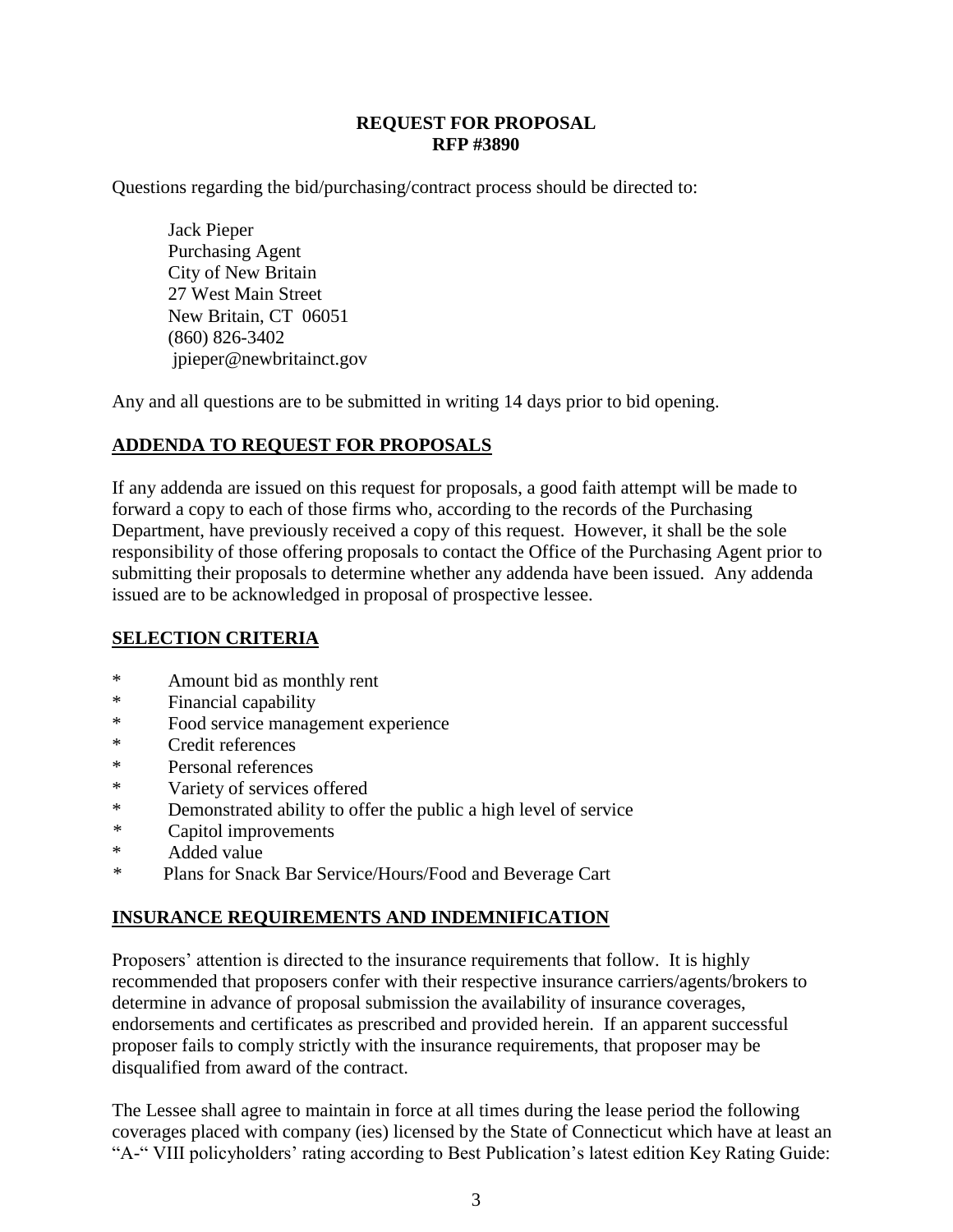The Vendor shall agree to maintain in force at all times during which services are to be performed professional liability and Liquor liability insurance coverage with limits of no less than \$1,000,000. If such coverage is on a claims-made basis, the Vendor must agree to maintain, either through a claims-made contract or the use of an extended discovery provision, coverage for three years after the conclusion of all services performed under the CONTRACT or CONTRACT SPECIFICATIONS.

|                               |                                      | <b>Minimum Limits</b> |
|-------------------------------|--------------------------------------|-----------------------|
| General Liability*            | Each Occurrence                      | \$2,000,000           |
|                               | <b>General Aggregate</b>             | \$2,000,000           |
|                               | <b>Products/Completed Operations</b> |                       |
|                               | Aggregate                            | \$1,000,000           |
| Auto Liability*               | <b>Combined Single Limit</b>         |                       |
|                               | Each Accident                        | \$1,000,000           |
|                               |                                      |                       |
| Umbrella*                     | Each Occurrence                      | \$1,000,000           |
| (Excess Liability)            | Aggregate                            | \$1,000,000           |
|                               |                                      |                       |
| <b>Professional Liability</b> | Each Occurrence                      | \$1,000,000           |
|                               | Aggregate                            | \$1,000,000           |
|                               |                                      |                       |
| Liquor Liability              | <b>DRAM</b>                          | \$1,000,000           |

\*"The City of New Britain, Stanley Golf Course, and Consolidated School District" shall be named as "Additional Insured" on all insurance policies, except Workers Compensation and to provide a Waiver of Subrogation on all policies. Original, completed certificate of insurance must be presented to the Purchasing Agent. The Vendor shall agree to maintain in force all required insurance coverages at all times during which services are to be performed.

The Lessee shall also carry fire insurance and extended coverage, including coverage for vandalism, and malicious mischief, in the amount of at least \$50,000.00 for the contents of the Leased Premises with a deductible amount not to exceed \$1,000.00. In addition, Lessee agrees to insure and keep insured all outside plate glass in the Leased Premises.

Original, completed certificates of insurance must be presented to the Purchasing Agent prior to contract issuance. Lessee agrees to provide replacement/renewal certificates at least 60 days prior to the expiration of the policy. Should any of the above-described policies be cancelled before the expiration date, written notice must be made to the City 30 days prior to cancellation.

HOLD HARMLESS AGREEMENT:--The Vendor, its agents and assigns shall indemnify and hold harmless the CITY OF NEW BRITAIN, including but not limited to, its elected officials, its officers, and agents, ("the CITY") from any and all claims made against the CITY, including but not limited to, damages, awards, costs and reasonable attorney's fees, to the extent any such claim directly and proximately results from the wrongful willful or negligent performance of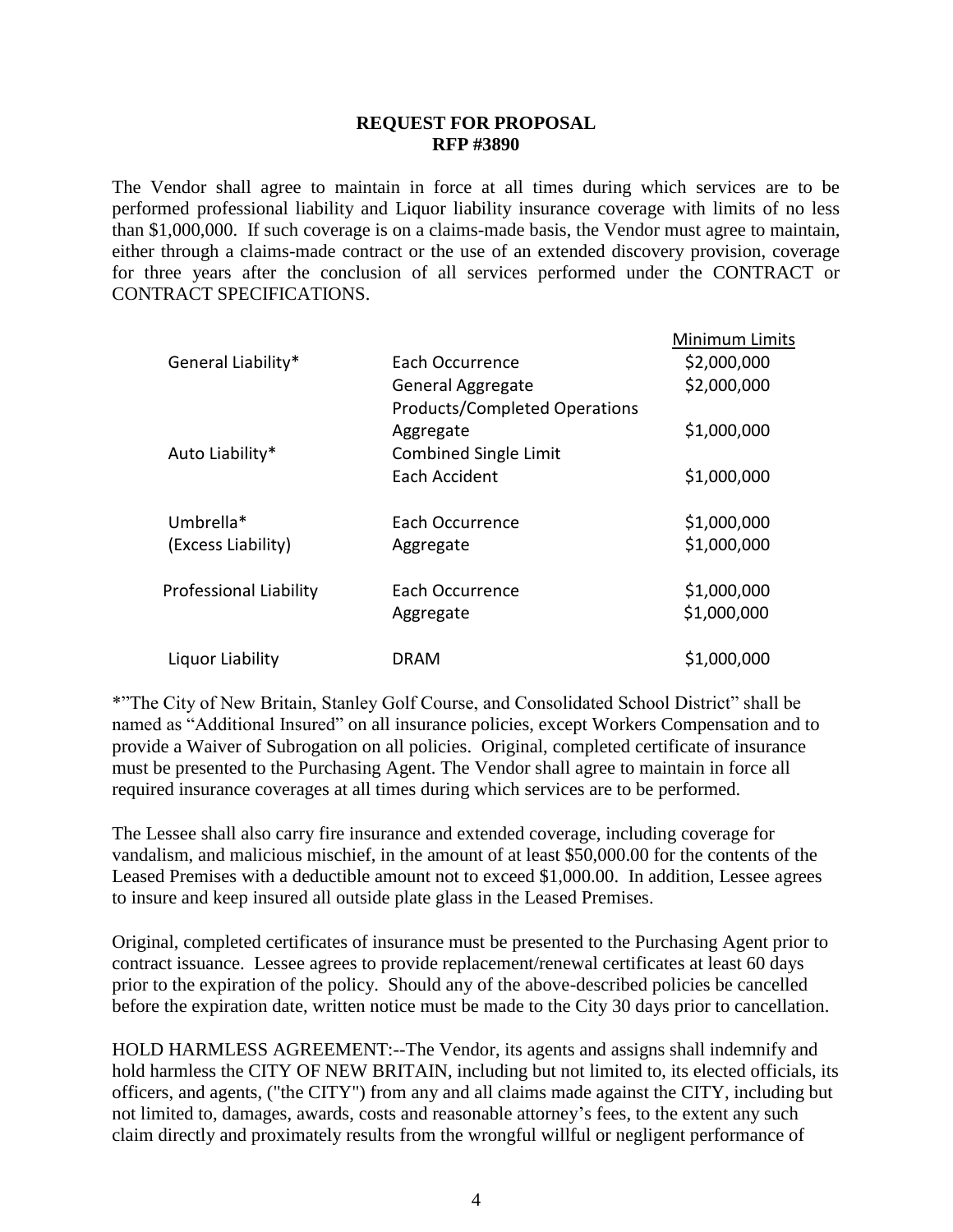services by the Vendor during the Vendor's performance of this CONTRACT or any other agreements of the Vendor entered into by reason thereof. The CITY agrees to give the Vendor prompt notice of any such claim and absent a conflict of interest, an opportunity to control the defense thereof.

## **PERTINENT CONDITIONS OF THE LEASE**

- 1. Monthly rent shall be a fixed fee. Payment of all rent and utilities as defined in Section 11 to be billed by City of New Britain shall be made payable to City of New Britain, c/o New Britain Parks and Recreation, 27 West Main St., New Britain, CT 06051.
- 2. The Lessee must purchase a maintenance agreement for all City cooking and refrigeration equipment that is intended for use by the Lessee. The Lessee may propose an alternative equipment maintenance plan, which, if acceptable to the City of New Britain, may be substituted for such equipment maintenance agreement. (An inventory of equipment available is attached).
- 3. The Lessee shall supply all equipment and furnishings at its own expense, except for the equipment that is listed below. If the Lessee desired to substitute its equipment for existing City owned equipment, the City and Lessee shall negotiate terms and conditions relative to the substitution of the costs relative to the removal, storage, and reinstallation of existing equipment including any cost of renovation to the leased premises. Equipment to be provided by the Lessee shall include, but not be limited to, sound system, televisions, draft system, bar stools/chairs/booths, and computer/register system. **The golf course currently uses Golf Trac as their P.O.S., the selected vendor could at their discretion utilize this software for their P.O.S. But will be required to use Golf Trac's Facility Reservation to communicate with Pro shop staff room availability for prospective tournaments.**
- 4. Four parking spaces shall be designated for restaurant personnel at the rear of the Clubhouse building.
- 5. All restaurant deliveries must be made to the specific area designated at the rear of the building. **NO** motor vehicles will be permitted in front of the Clubhouse and main restaurant entrance.
- 7. Snacks and beverages of a reasonable variety shall be available at all hours during which the Golf Course is open for play. The restaurant may be open for business during all hours throughout the calendar year as are normal and lawful for restaurants in Hartford County.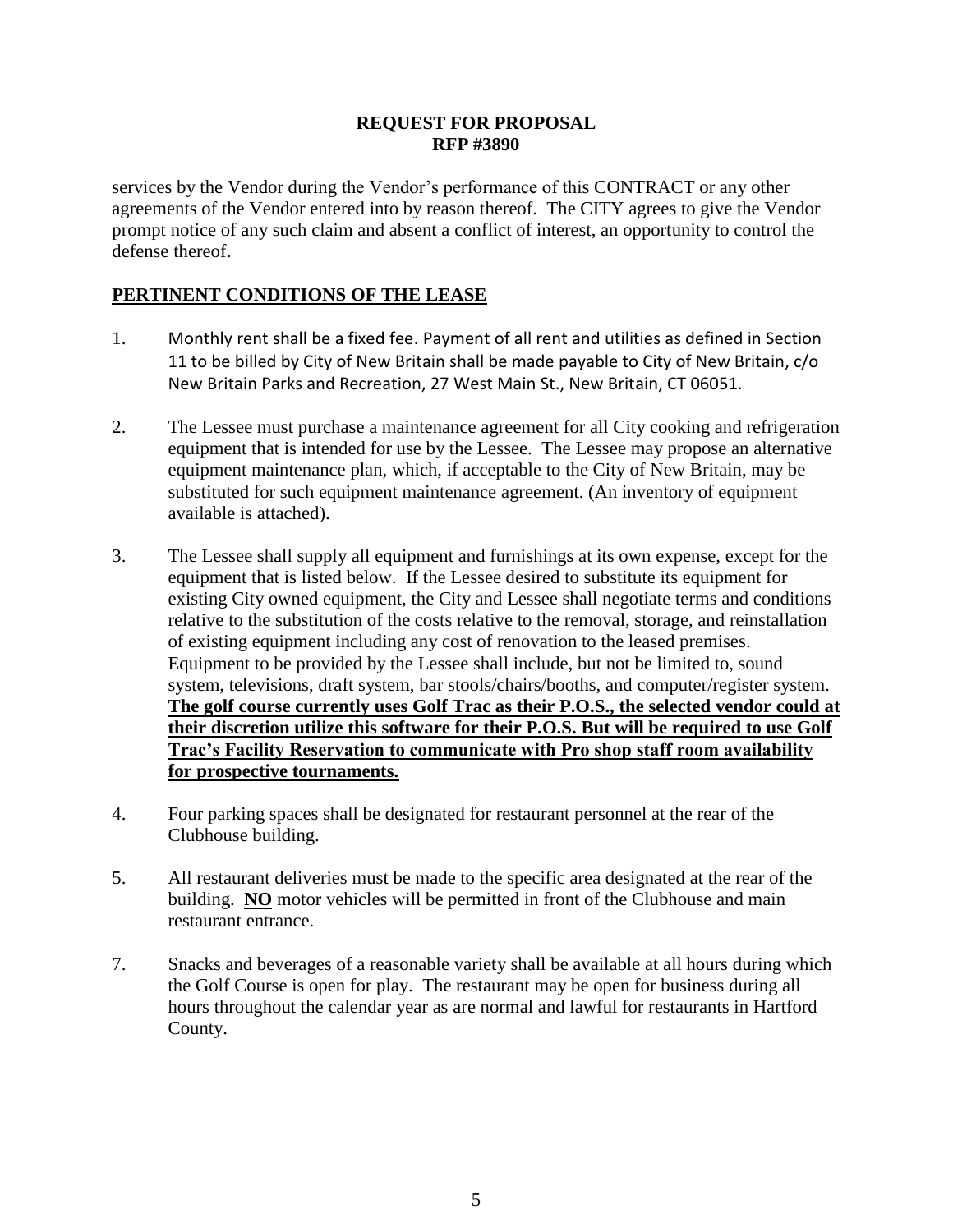- 8. The City of New Britain covenants at its sole cost and expense to make all necessary repairs, replacements and restorations to the exterior structural portion of the leased premises, which includes the roof, and all the exterior permanent structures on, or attached to the leased premises for the entire term of the lease.
- 9. The Lessee shall keep and maintain in good condition ALL of the EQUIPMENT and the leased PREMISES and shall pay for all repairs, maintenance and upkeep for the following: Cleaning and operation of all equipment, fixtures, and interior of the restaurant, and snack bar, but not limited to, such items as grease traps, kitchen range hood, ducts and fans, all ceiling and air vents, window washing (interior and exterior), clean-up of any sand build-up and debris from front entrance to building, floors, carpeting, toilets, sinks, heating zone valves*,* exhaust fans, emergency service repairs and yearly maintenance of air-conditioning units, all light bulb replacements, light ballasts, circuit breakers and other minor electrical problems, security alarm system and fire protection warning service for clubhouse and snack bar, fire extinguisher service, carpet repairs, cleaning and replacement, furniture repairs and replacement, awning repairs and replacement, equipment repairs and replacement, monthly extermination. **Structural repairs of the premises will be the responsibility of the City of New Britain as well as the replacement of the Heating and Air Conditioning Units if needed.**

## **After reviewing the facility, please list the capital improvements are you willing to provide at your expense:**

| Description | Cost |
|-------------|------|
| Year 1      |      |
|             |      |
|             |      |
|             |      |
| Year 3      |      |
|             |      |
| Year 5      |      |
|             |      |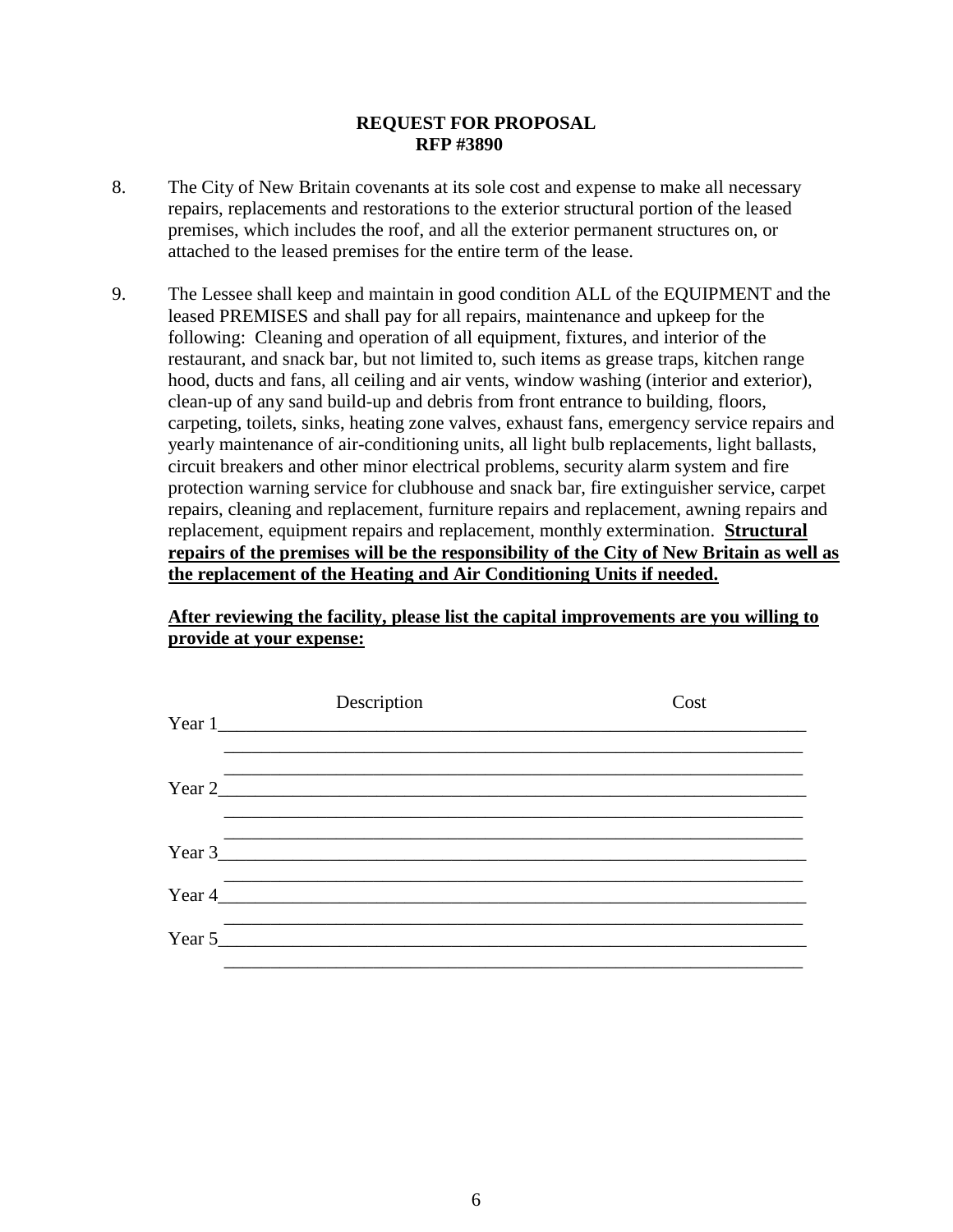- 10. The Lessee covenants and agrees that it will furnish all labor, services, material, supplies and equipment necessary to maintain the leased premises in a clean, orderly and inviting condition reasonably satisfactory to the Director of Parks and Recreation. It is understood and agreed by the parties, that the Director of Parks and Recreation or his designee may, at his discretion, conduct periodic inspections of said premises and shall furnish in writing to the Lessee, a list of discrepancies, if any, discovered during said inspections and which discrepancies the Lessee agrees to correct in an expeditious manner. The Lessee further agrees that it shall not permit garbage and other refuse to accumulate or to gather in or about the clubhouse or snack bar except in suitable covered garbage receptacles. The Lessee shall be responsible for keeping said receptacles clean at all times. The Leased premises to include, but not limited to, the snack bar, picnic area, and its immediate surrounds. Lessee is responsible to pay for garbage removal and dumpster rental.
- 11. The Lessee shall be responsible for paying directly to utility companies all electric, telephone and propane bills (restaurant cooking propane and snack bar). The Lessee will not allow utility payments to become more than one (1) month in arrears.
- 12. In the event the Lessee is unable to obtain a State of Connecticut Liquor License on or before **January 1, 2017***,* and maintain the State of Connecticut Liquor License through the length of the lease contract the City of New Britain reserves the right to terminate the agreement with the Lessee. In such event, the Lessee shall forfeit the cash bond and shall be liable for all rent including heating *and* water pro- rated to the date of termination.
- 13. Neither the Lessee nor its successors or assigns shall assign the lease or sublet the leased premises in whole or in part, nor shall the lease be assigned or transferred by operation of law, without the prior consent in writing of the City of New Britain.

## 14. **The Lessee shall deposit a cash bond equivalent to four months rent at the signing of the lease that shall be held by the City Treasurer as security for the full and faithful performance of the lease.**

- 15. Lessee agrees to pay the sum of One Hundred Dollars (\$100.00) per day as liquidated damages to City of New Britain for the Lessee's failure to make snacks or beverages available during the designated hours of the golfing season as set forth in paragraph 7 of this RFP (except those days the Course is closed for any reasons including inclement weather). The City of New Britain is authorized to assume operation of the snack bar immediately upon the failure of Lessee to make snacks or beverages available.
- 16. The Lessor can distribute and/or sell food and beverages on five selected days on the Golf Course with the approval of the Parks and Recreation Commission, or their designated representative, but only at locations approved by the City of New Britain.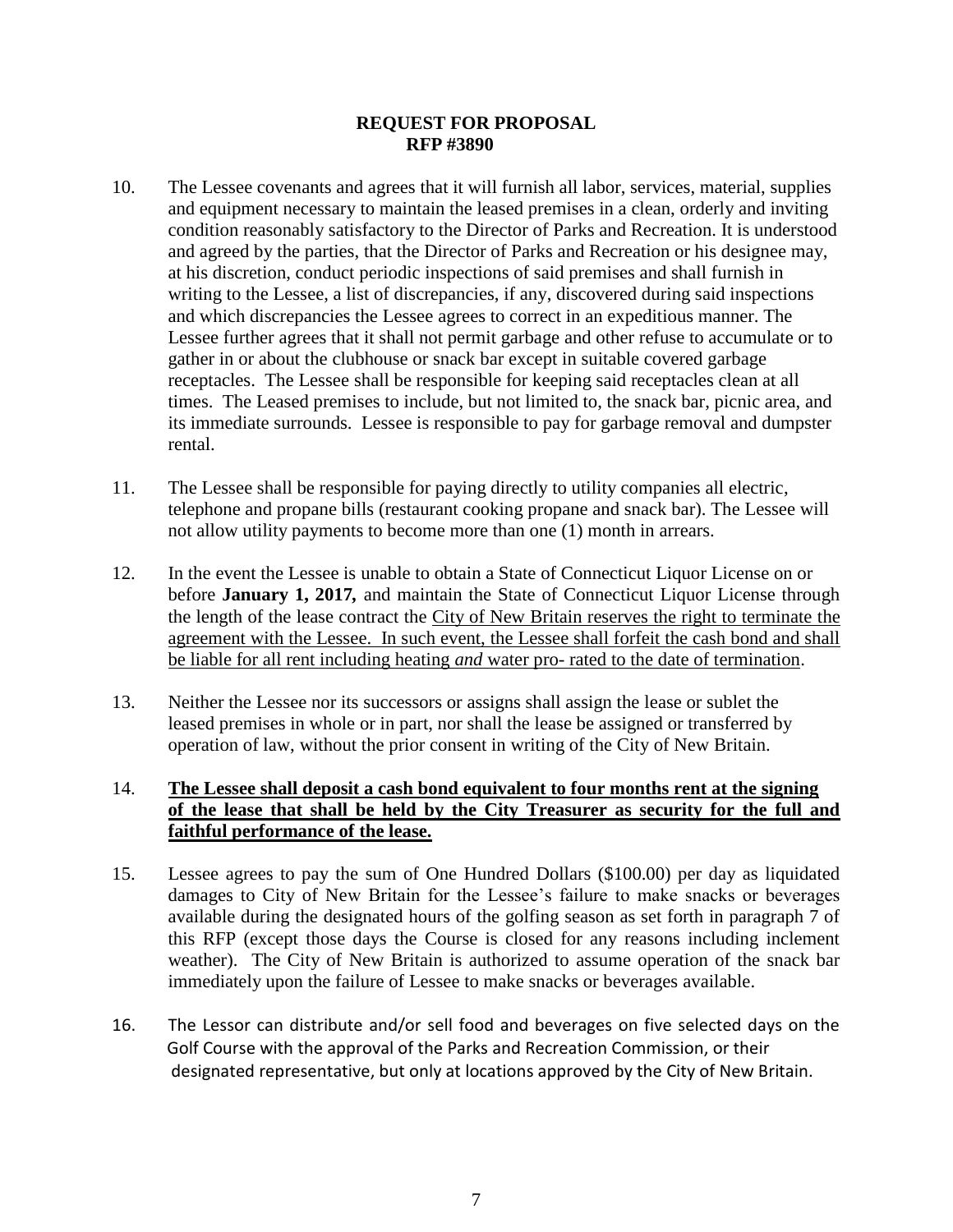- 17. The City of New Britain will not accept a proposal from any individual, corporation, partnership or other entity who is in default on the payment of taxes, licenses or other monies owed the City, in accordance with City of New Britain Code of Ordinances Section 2-575.
- 18. Lessee shall not discriminate or permit discrimination against any person or group of persons on the grounds of sex, race, color, age, religion, disability or national origin in any manner prohibited by law.
- 19. Lessee shall secure, at its own expense, and display properly all required permits and licenses.
- 20. Lessee, or any employee engaged in the preparation or serving of food, shall comply with federal, state and local health codes.

## **MOBILE FOOD CART**

Lessee agrees to pay the sum of One Hundred Dollars (\$100.00) per day as liquidated damages to City of New Britain for Lessee's failure to make the beverage cart available during the designated hours of the golfing season. **Minimum Core Hours** of the beverage cart will be Weekdays, 11AM to 6PM, Weekends and Holidays 9AM to 6PM plus all hours of tournament/outing play. The Lessee must obtain a mobile food cart. It must be insured by the Lessee for physical damage and liability coverages. It must be in operation seven (7) days per week on a regular basis when the golf course is open, as indicated by the City of New Britain. The City of New Britain has purchased ninety (90) new 2016 Precedent i2 Electric Excell drive system golf carts.

## **GPS FOOD ORDERS**

The City of New Britain currently provides a G.P.S. on golf carts that has the ability to place food orders to the snack bar, golfers are able to summon the beverage cart and can be used for advertising for food and beverages. The Lessee agrees to work with this system.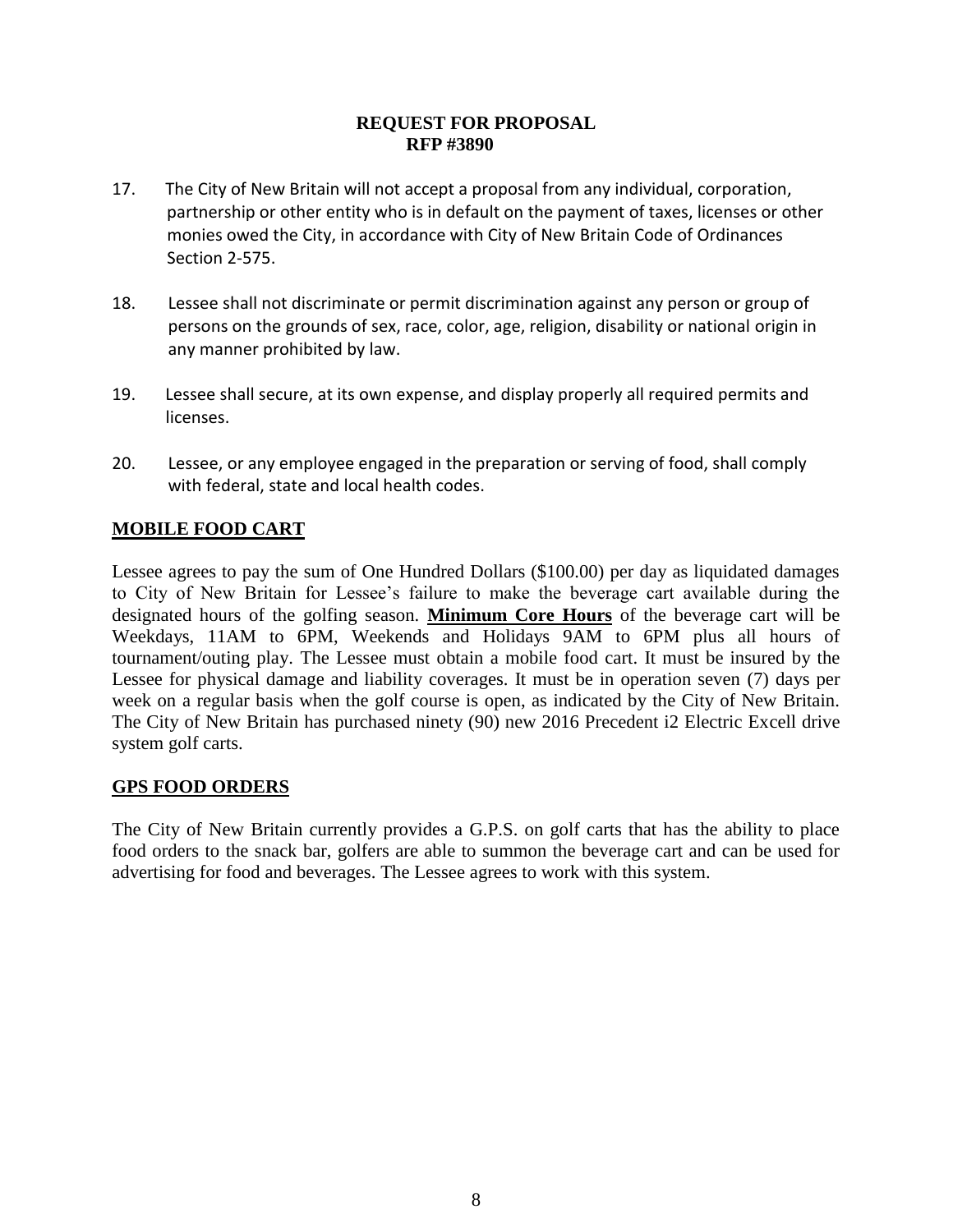## **FINANCIAL**

The Lessee shall provide an annual financial statement prepared by a Certified Public Accountant covering both the restaurant, snack bar and all related operations. The Lessee shall provide, as a schedule to the income statement, an aged accounts payable report (indicating the amount due creditors on a thirty, sixty, and ninety day and over basis), covering the same period. On or before June 15 of each year, Lessee shall provide to the City of New Britain a twelvemonth year-end reviewed financial statement prepared by a Certified Public Accountant and a copy of its Federal tax return, covering the restaurant, grill room, snack bar and related operations for the previous year. Failure to provide this tax information will result in a \$500.00 per month penalty until the financial statement is filed. In addition to the above, Lessee shall provide to the City of New Britain with a copy of its monthly sales tax forms within fourteen days after the filing date. All financial reports, including stock inventory, shall be open for inspection by the City of New Britain upon reasonable notice. In addition, the City of New Britain, at its own expense, shall have the right no more than one time per year to audit the books and records of Lessee with reference to the restaurant business conducted at the premises.

## **PERSONNEL TRAINING**

A comprehensive training program in food service and mobile cart operation must be submitted the Parks and Recreation Director or his designee. The report should indicate when the training took place and who participated in it. An outline of the training program should be presented to the director in advance for approval.

## **GOLF COURSE INFORMATION**

- The golf course is a 27-hole course with a driving range, pro shop, 90 golf carts and restaurant.
- The golf course is open from March through December, weather permitting, but the restaurant is a year round business
- No golf course restaurant/concession sales history is available
- Dining room has seating capacity of approximately 100 (leaving the dance floor) grill room capacity is approximately 50 and the porch capacity is approximately 60
- The only equipment to be provided by the City of New Britain is listed in this RFP. The equipment will not be replaced by the City of New Britain. Dinnerware, tables and chairs, window and door treatments and any other required equipment to be provided by the Lessee.
- The walk in freezer located adjacent to the employee parking is not owned by the City of New Britain
- Lessee will not be operating a business independent of other golf course functions, and full cooperation with Parks and Golf Course administration, golf shop and maintenance is expected.
- The golf course playing transactions for the past three years averaged over 50,000. The number of transactions in 2015 were slightly lower due to only 18 holes open.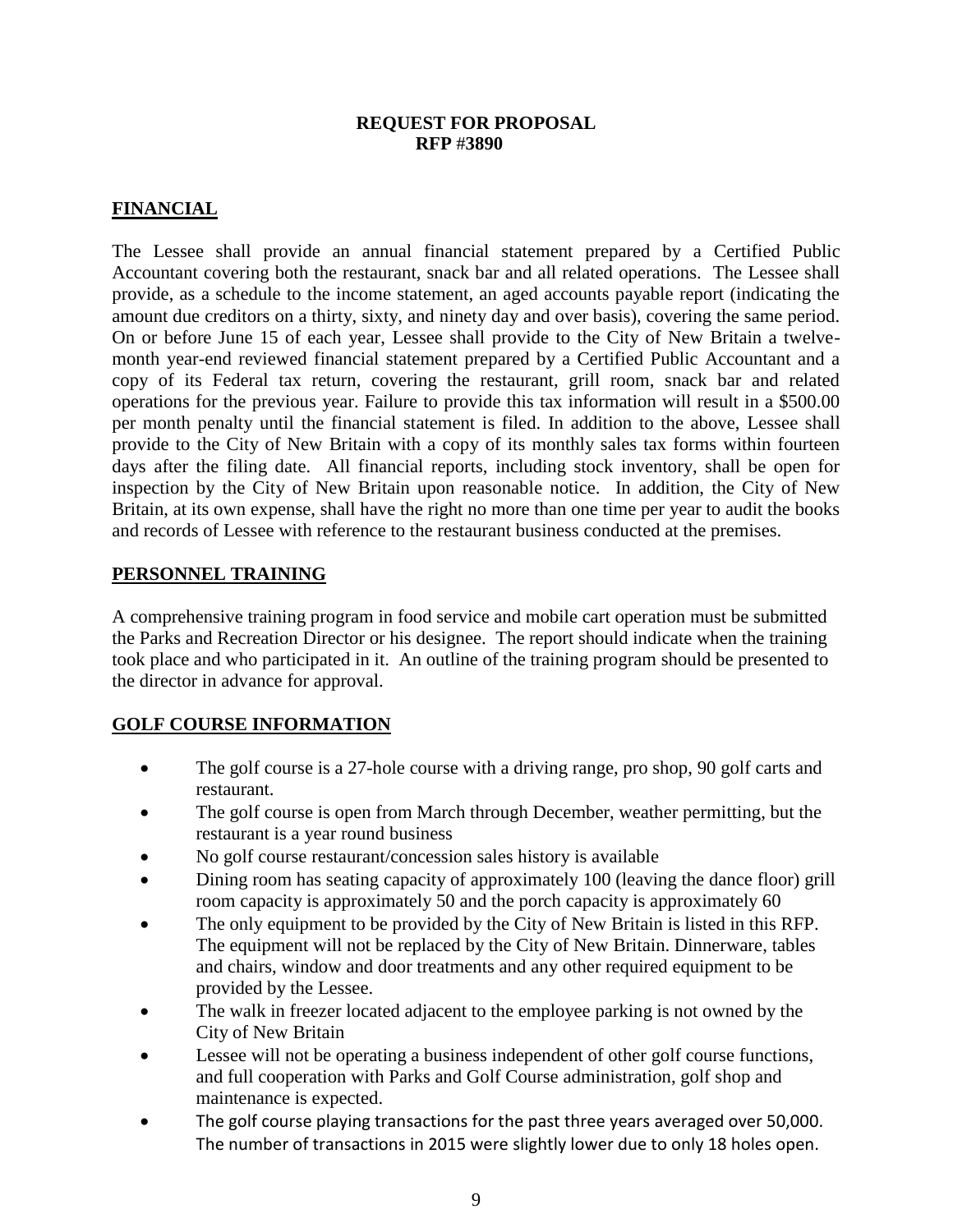Restaurant payments for propane and water are approximately \$500.00 monthly.

## **CONTENTS OF PROPOSAL**

As a minimum, proposals shall contain the following:

- A) Name, address, and telephone number of all persons that will have financial interest in the Restaurant/Snack Bar Lease.
- B) Official name and address, if a corporation is involved, that includes the name and address of all corporate officials, including financial backers. Indicate business structure (corporation, sole proprietorship, etc.).
- C) Signature of person authorized to submit proposal.
- D) Evidence that the proposer has the financial capability to set up and operate the proposed restaurant and snack bar.

## **Note regarding Financial Statement:**

The proposers' financial information will be maintained in confidence pursuant to C.G.S. provision Section 1-19(b)(5), provided that:

1. Proposer clearly indicates in writing a request that the financial information be maintained in confidence by the City of New Britain; and,

2. Submission of financial information is made in a separate, sealed envelope clearly marked "Financial Information - to be maintained in confidence".

- E) A summary, including dates and locations, of appropriate past/current food service management experience. Identify any personnel who will have a supervisory/managerial role, their backgrounds and experience and levels of responsibility. Provide resumes of key personnel.
- F) Five (5) credit references. (Name, address, telephone number, contact person).
- G) Five (5) personal references. (Name, address, telephone number, relationship).
- H) Amount offered as a monthly rental fee exclusive of cost of heating the leased premises.
- I) Management plan: Describe your management system. Provide sample menus. including pricing and type of grill items which will be offered. Describe typical wait staff uniforms.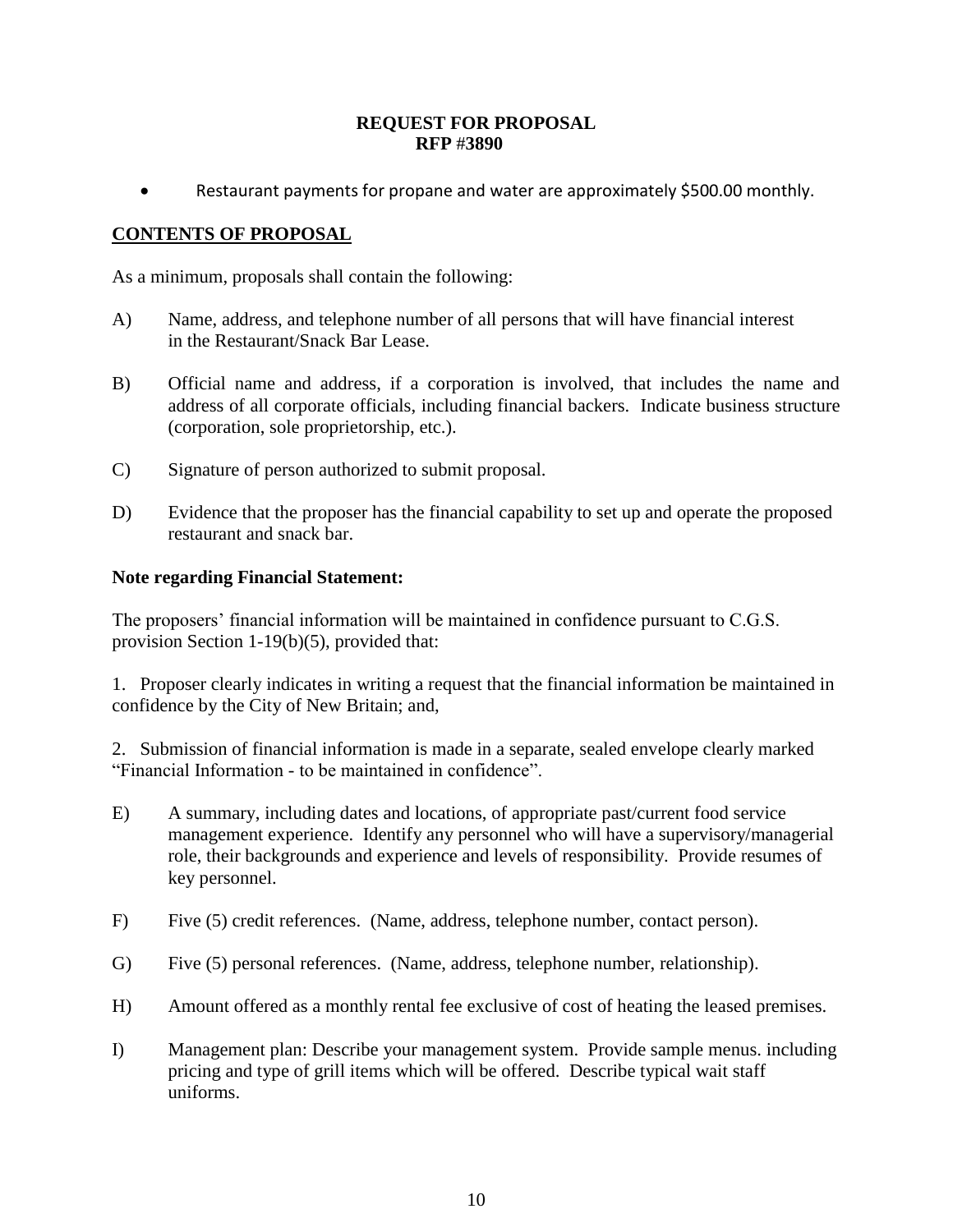#### **EQUIPMENT INVENTORY**

#### **EQUIPMENT INVENTORY**

#### **YR. OF PURCHASE EQUIPMENT DESCRIPTION**

92 Bally Walk In Refrigerator 92 Beverage Air Freezer 2 Door (missing handle) 92 1 Pitco Fryalator 78 Hood 92 Fire Protection System 78 Work Table, Wegco, #WWT-6X-4830 78 Utility Stand, Star #SS-36-D 78 Prep Table, Wegco #WWT-6 9630 78 Hand Sink, Wegco, #HD-1-F 78 Pass Shelf 78 Heat Lamp, Hatco, #GRAH 72 78 Waitress Counter, #WTSE-6 15080 Type B 78 Utility Stand, Wegco #WTSE-6 15 Dishwasher, Jackson TempStar #208-203460 78 Bar and Back Bar (back bar rebuilt 5 years ago) 78 Ice Chest, Perlick #TS-24CHPT 78 Filler Section, Perlick #7055-13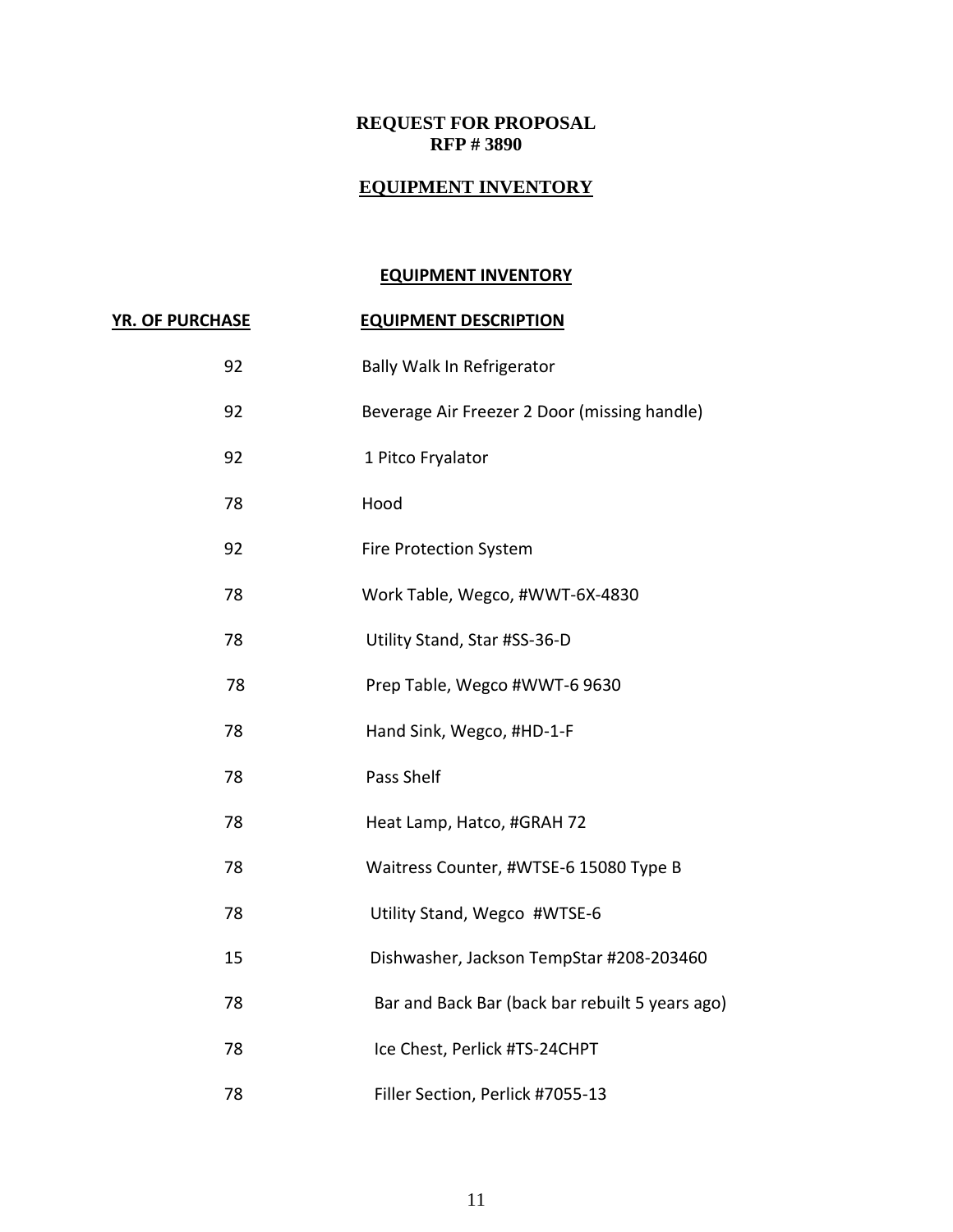| <b>YR. OF PURCHASE</b> | <b>EQUIPMENT DESCRIPTION</b>      |
|------------------------|-----------------------------------|
| 78                     | Glass Drainer, Perlick #TS-24     |
| 78                     | Shelving, Market Forge, Markalloy |

## **DESCRIPTION OF LEASED PREMISES**

| $\ast$ | Kitchen and adjoining storage |                               | approx. 959 sq. ft. |            |
|--------|-------------------------------|-------------------------------|---------------------|------------|
| ∗      | <b>Grill Room</b>             |                               | ,,                  | 666 " "    |
| ∗      | Dining Room                   |                               | ,,                  | $1,731$ "  |
| ∗      | Rear Porch                    |                               | $\pmb{\cdot}$       | 322 " "    |
| ∗      | <b>Front Porch</b>            |                               | ,,                  | $1,047$ "" |
| ∗      | Deck Area                     |                               | $\pmb{\prime}$      | 784 " "    |
| ∗      |                               | Office adjacent to rear porch | "                   | 161 " "    |
| ∗      | Snack Bar                     |                               | ,,                  | 357 " "    |
| ∗      | Rest Rooms Off Lounge         |                               | $\pmb{\prime}$      | 696 " "    |
| ∗      | <b>Basement Storage</b>       |                               | $^{\prime\prime}$   | 450 " "    |
|        |                               | <b>TOTAL SQUARE FOOTAGE</b>   |                     | 6,389      |